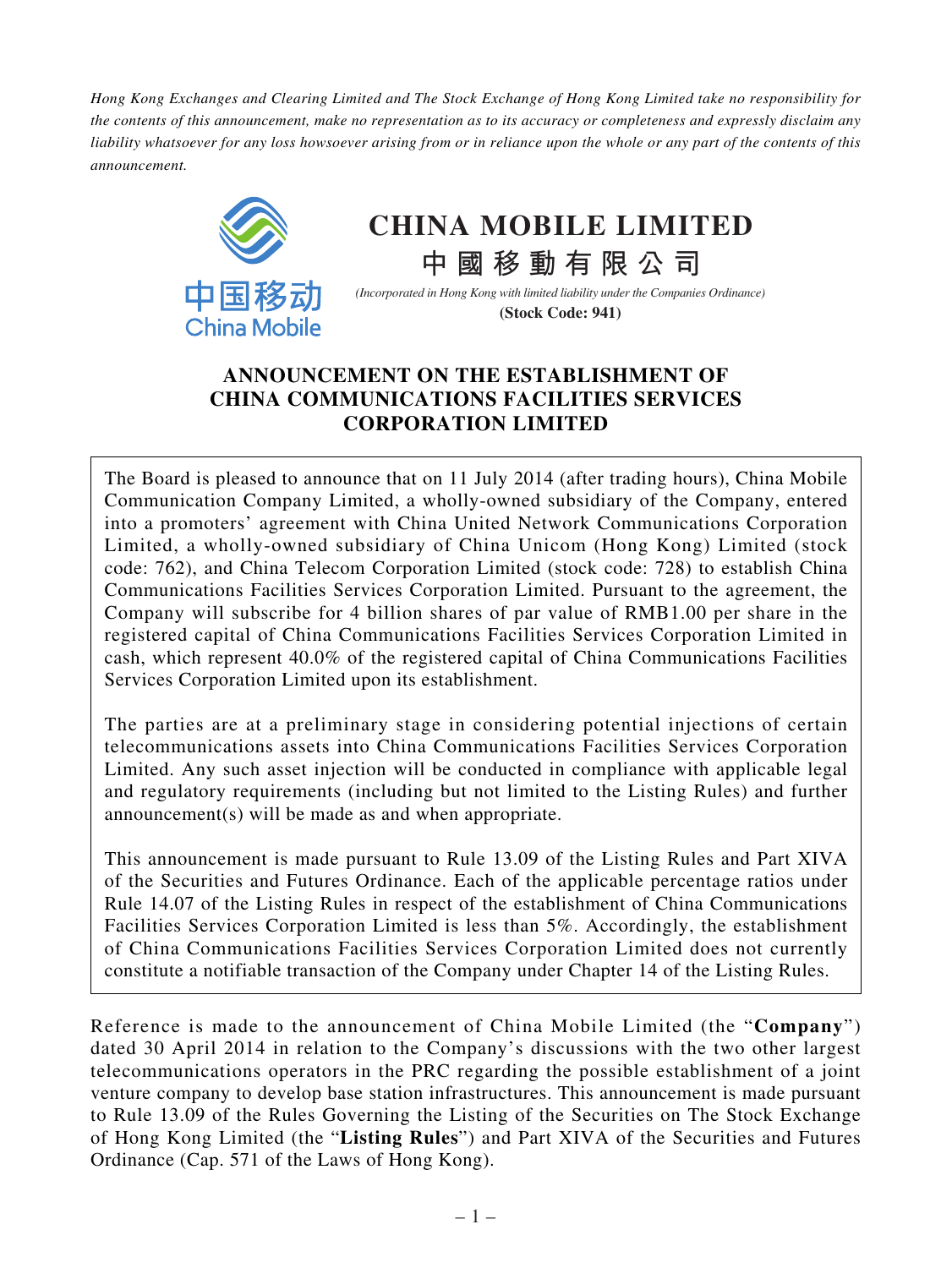## **INTRODUCTION**

The board of directors of the Company (the "**Board**") is pleased to announce that on 11 July 2014 (after trading hours), China Mobile Communication Company Limited, a wholly-owned subsidiary of the Company, entered into a promoters' agreement with China United Network Communications Corporation Limited, a wholly-owned subsidiary of China Unicom (Hong Kong) Limited (stock code: 762), and China Telecom Corporation Limited (stock code: 728) to establish China Communications Facilities Services Corporation Limited. Pursuant to the agreement, China Mobile Communication Company Limited will subscribe for 4 billion shares of par value of RMB1.00 per share in the registered capital of China Communications Facilities Services Corporation Limited in cash, which represent 40.0% of the registered capital of China Communications Facilities Services Corporation Limited upon its establishment.

#### **PARTICULARS OF CHINA COMMUNICATIONS FACILITIES SERVICES CORPORATION LIMITED**

The particulars of China Communications Facilities Services Corporation Limited immediately upon its establishment are set out as follows:

| Name:               | China Communications Facilities Services Corporation Limited                                                                                                                                                                                                                                                                                                          |  |
|---------------------|-----------------------------------------------------------------------------------------------------------------------------------------------------------------------------------------------------------------------------------------------------------------------------------------------------------------------------------------------------------------------|--|
| Registered capital: | RMB <sub>10</sub> billion                                                                                                                                                                                                                                                                                                                                             |  |
| Legal status:       | a joint stock limited company established under PRC laws                                                                                                                                                                                                                                                                                                              |  |
| Business scope:     | mainly on construction, maintenance and operation of<br>telecommunications towers; also on construction, maintenance<br>and operation of ancillary facilities including base station control<br>rooms, power supplies and air conditioning as well as interior<br>distribution systems; and provision of outsourced services of base<br>station equipment maintenance |  |

The shareholding structure of China Communications Facilities Services Corporation Limited immediately upon its establishment is as follows:

|       | Name of shareholder                                               | Number of<br>shares subscribed | Shareholding<br>percentage |
|-------|-------------------------------------------------------------------|--------------------------------|----------------------------|
| 1.    | China Mobile Communication Company Limited                        | 4.00 billion                   | 40.0%                      |
| 2.    | <b>China United Network Communications</b><br>Corporation Limited | 3.01 billion                   | 30.1%                      |
| 3.    | China Telecom Corporation Limited                                 | 2.99 billion                   | 29.9%                      |
| Total |                                                                   | 10.0 billion                   | $100.0\%$                  |